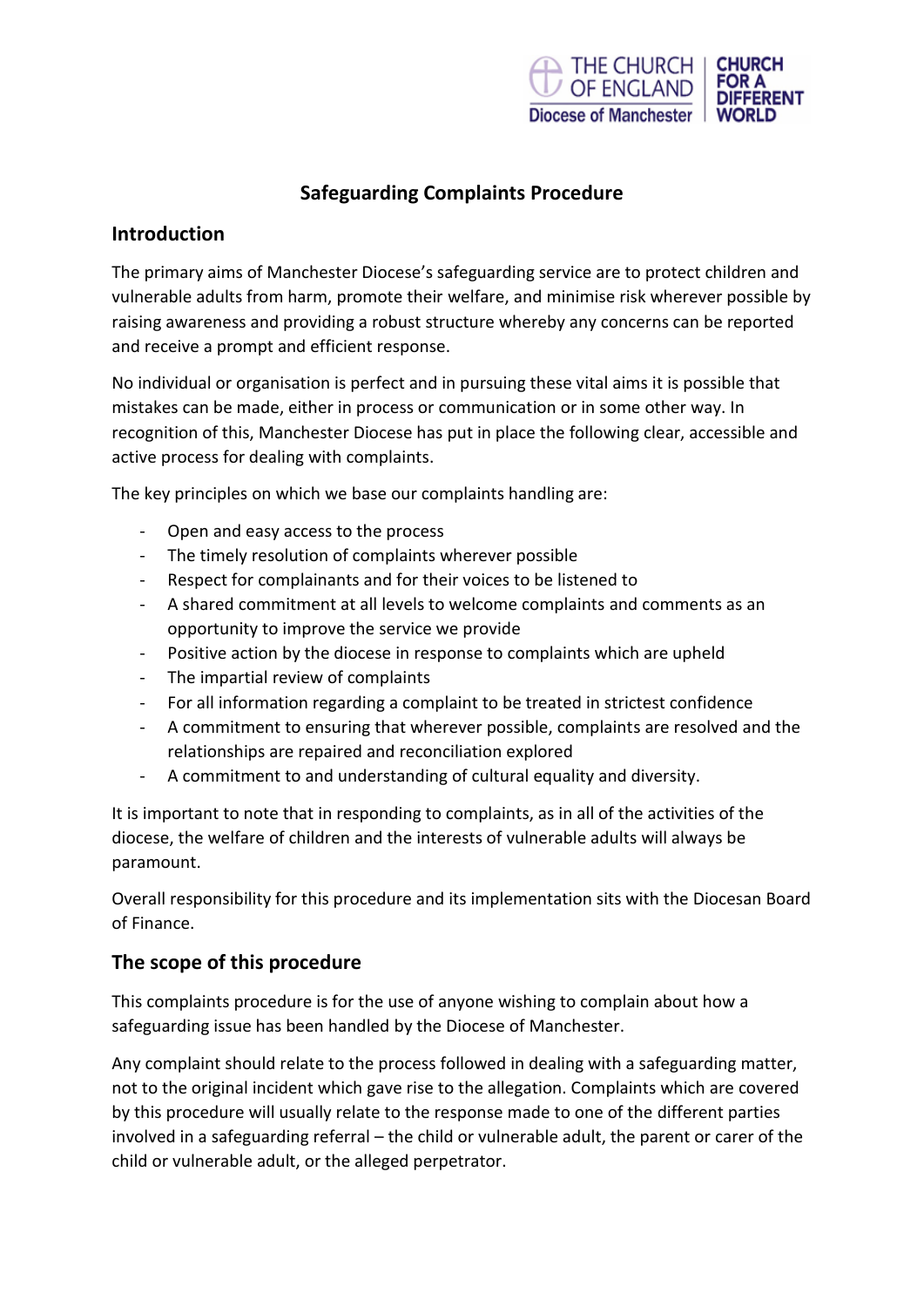

This complaints procedure is to be used where it has not been possible for you to resolve your complaint by other means. In many cases, a complaint is best resolved directly by the person responsible for the issue that is being complained about. The Diocesan Safeguarding Advisor will be pleased to meet with you to discuss your concerns to help achieve this. If it is not possible to resolve the complaint in this way, you may use this complaints procedure.

Your complaint must state how you consider there has been a failure to comply with proper procedures. If possible, it will be helpful to refer to national or diocesan safeguarding policy and guidance. It is not enough to say that you disagree with the professional decisions which have been made in your case.

# **Making a complaint**

The complainant must be the person directly affected by the issue. You may ask someone  $$ for example a close relative - to complain on your behalf, but in these circumstances the complaint must be accompanied by a signed written confirmation from you saying that you agree to that person acting for you.

A complaint should be:

- Made in writing marked 'confidential': by post to the COO/Diocesan Secretary, Church House, 90 Deansgate, Manchester M3 2GH; or by email to safeguardingcomplaints@manchester.anglican.org; or by phone to the COO/Diocesan Secretary on 0161 828 1412.
- If the complaint is about the COO/Diocesan Secretary, it should be sent to the Chair of the Diocesan Board of Finance at Church House, 90 Deansgate, Manchester M3 2GH, or contact made by phone in the first instance to the Church House switchboard on 0161 828 1400

You should make your complaint within twelve months of the event or outcome that you are complaining about. In exceptional circumstances this time limit may be waived. If the COO/Diocesan Secretary decides that a complaint cannot be considered out of time, this will be communicated to the complainant, with reasons, along with the steps to be taken to deal with the issues raised.

## *This aspect of the Safeguarding Complaints Procedure should not be confused with the right of anyone to raise historic safeguarding concerns about the conduct of an individual or an agency. In these cases, the diocese's safeguarding procedures should be followed.*

The complaint must include:

- Your full name, postal address and contact details
- Details of your specific complaint including what you think went wrong.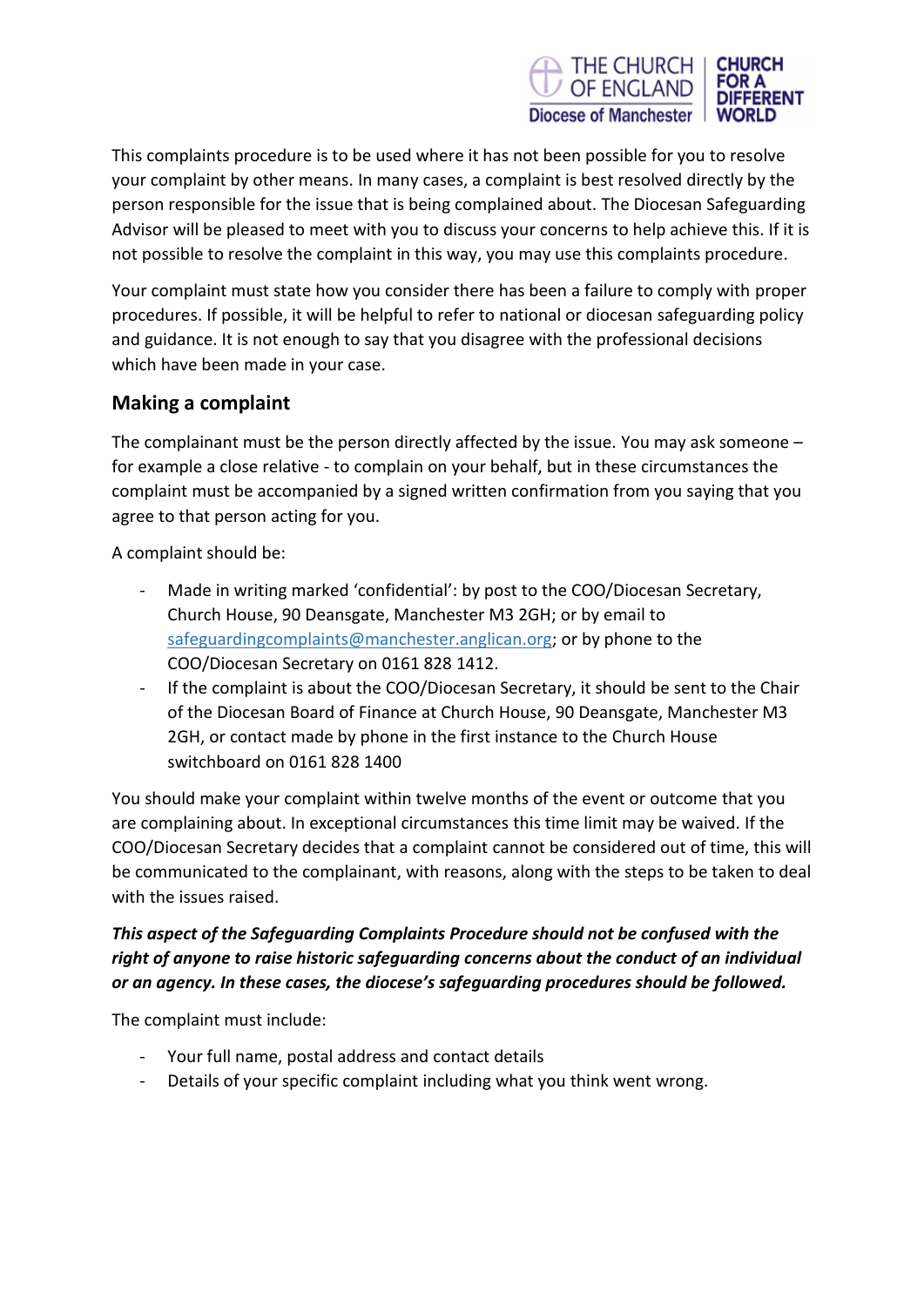

If you make a complaint in person or by phone, the COO/Diocesan Secretary will make a note of the conversation and send you a copy to ensure it has been correctly understood. If necessary, the COO/Diocesan Secretary will arrange to meet with you at that stage for the purpose of clarifying the details of your complaint.

### **How we will deal with your complaint**

You will receive an acknowledgement by letter or email, to confirm receipt of your complaint from the COO/Diocesan Secretary, usually within five working days of it being received. At this stage, the COO/Diocesan Secretary will also make it clear when a full response to your complaint can be expected. The aim will be for a definitive reply to be sent to you within four working weeks of you making the complaint. If it has not been possible to meet this deadline because, for example, an investigation has not been fully completed, a further communication will be sent explaining the reasons for the delay and indicating when a full response will be given.

The COO/Diocesan Secretary will assess whether or not your complaint relates to a safeguarding matter. If it is determined that your complaint falls within this procedure, the COO/Diocesan Secretary will first determine whether the Safeguarding Team accepts the validity of your complaint. If not, the COO/Diocesan Secretary will ensure that it is investigated thoroughly and objectively by a person with no previous knowledge of, or involvement in the matter. The COO/Diocesan Secretary will consult with the Independent Chair of Manchester Diocese's Safeguarding Panel in determining who should carry out the investigation into your complaint, to ensure that they are suitably experience, qualified and objective.

The appointed person will meet with you to ascertain the full details of your complaint and also read any relevant documentation. You may ask a friend or supporter to attend this meeting with you. The appointed person will look objectively into your complaint. This will include seeking the views of any person who is the subject of your complaint. The appointed person may seek advice from others.

The appointed person will complete a report which will be sent to the COO/Diocesan Secretary. Their report will state whether the complaint has been upheld. The COO/Diocesan Secretary will review the report and may seek additional advice to assist in coming to a decision.

The COO/Diocesan Secretary will then write to you, stating whether the complaint has been upheld and also summarising the findings and recommendations of the report and outlining the actions they propose to take to address your complaint.

Wherever possible, you will also be provided with a copy of the investigation report. Where the COO/Diocesan Secretary determines that it is not appropriate to share the investigation report with you, the reasons for this will be communicated to you.